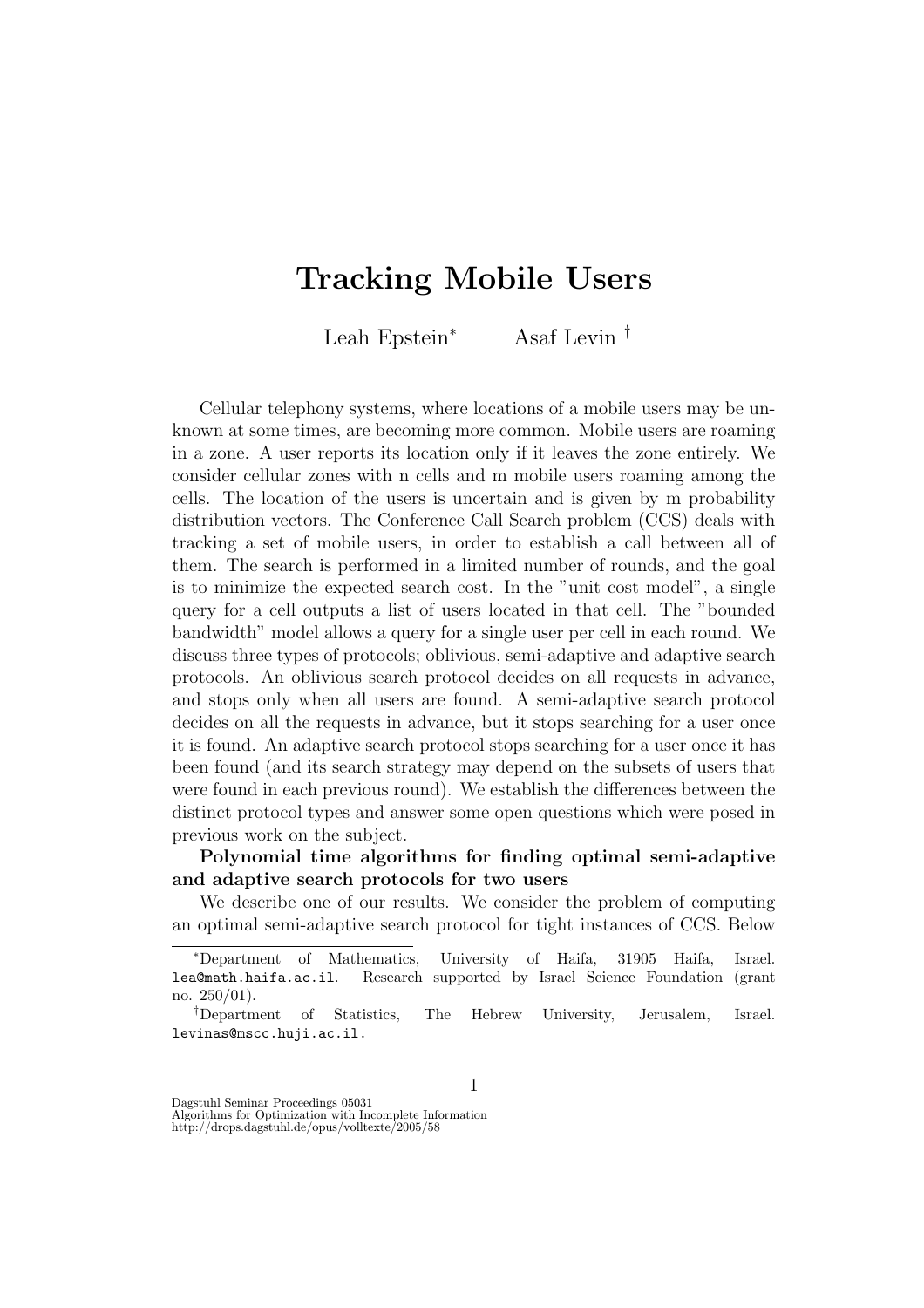we show a polynomial time algorithm for solving this problem for two users. We describe a fast algorithm to solve the two-users two rounds case (this solution holds for adaptive systems as well).

We assume that there are two users and two rounds and  $B = 1$ . Bar-Noy and Naor [2] showed that computing an optimal oblivious protocol for this case is an NP-hard problem. They left as an open question to decide if computing an optimal adaptive search protocol is polynomially solvable. We note that in this case the semi-adaptive search protocol is equivalent to the adaptive search protocol. Therefore, by computing an optimal semiadaptive search protocol in polynomial time, we provide a positive answer for this question.

Our algorithm, denoted by  $Alg$ , guesses k that is defined as the number of cells that an optimal solution pages for the first user in the first round. This guess is implemented by an exhaustive enumeration using the fact that k is an integer in the interval  $[0, n]$ , and then returning the best solution obtained during the exhaustive enumeration. We next analyze the iteration in which the guess is correct.

Denote by  $I_i^k = p_{1,i} \cdot (n-k) - p_{2,i} \cdot k$  the *index* of cell *i* in the *k*-th iteration. Our algorithm sorts the indices of the cells in non-decreasing order, and then it picks the first  $k$  cells (in the sorted list). These picked cells are paged for the first user in the first round, whereas the other cells are paged for the second user in the first round.

Theorem 1 Alg returns an optimal semi-adaptive search protocol.

The next corollary answers the open question raised by [2].

Corollary 2 Alg returns an optimal adaptive search protocol.

## Open questions

We list several open questions that are left for future research:

- Determine the complexity status of computing an optimal adaptive search protocol for tight instances with  $d = m > 2$ .
- Find an FPTAS or prove its non-existence (by showing that the problem is NP-hard in the strong sense for fixed values of  $d = m$  for computing an optimal oblivious search protocol for an arbitrary tight instance.